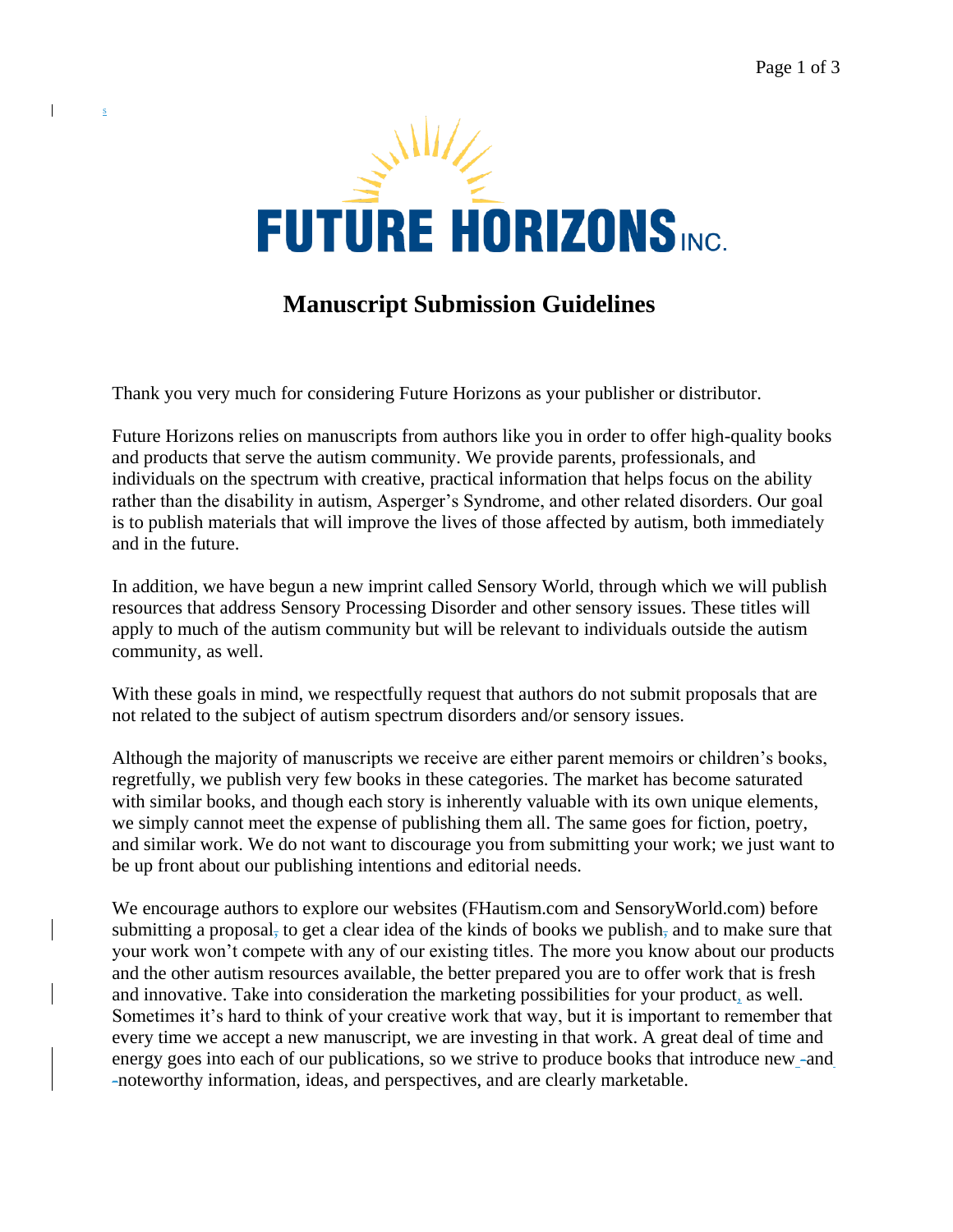In order to properly evaluate a proposal, we need to receive certain essential information. Please include a cover letter, author resume, book synopsis, chapter outline, and at least three consecutive chapters.

We encourage authors to provide any relevant artwork, tables, charts, or graphs that will enhance the quality of your submission. For instance, children's books are not considered without artwork.

Please refer to the following guidelines for more information.

### **COVER LETTER**

Be sure to include the following:

- Your name
- Your email address and current mailing address
- The titles, publishers, and publication dates of any previous books, journal articles, or presentations you have authored or co-authored
- A suggested book title
- The estimated length of the book
- Proposed artwork, tables, charts and/or figures
- A description of any special features of the book. For example, each chapter contains suggested readings or a "Coping Strategies" section.
- Your assessment of the book's main selling points
- A description of the book's unique qualities. How does it differ from other books in its category? Why is there a need for a book of its nature?
- A guesstimate as to which demographics your book targets (Who would purchase your book? Parents, special education teachers, mainstream educators, therapists, persons on the spectrum, etc.?)

### **AUTHOR RESUME**

Be sure to include the following:

- Educational credentials, including degrees earned, awards, research projects, and other information that would lend to your credibility and expertise on your topic.
- Positions held within the autism community and a short description of your duties (outreach centers, schools, medical practices, volunteer organizations)
- Speaking experience (if any), including a list of specific engagements
- General career timeline
- Interests and activities

### **BOOK SYNOPSIS**

Please include a typed summary of your book in less than 750 words.

### **CHAPTER OUTLINE**

This is a summary of each chapter. Please limit summaries to 500 words per chapter.